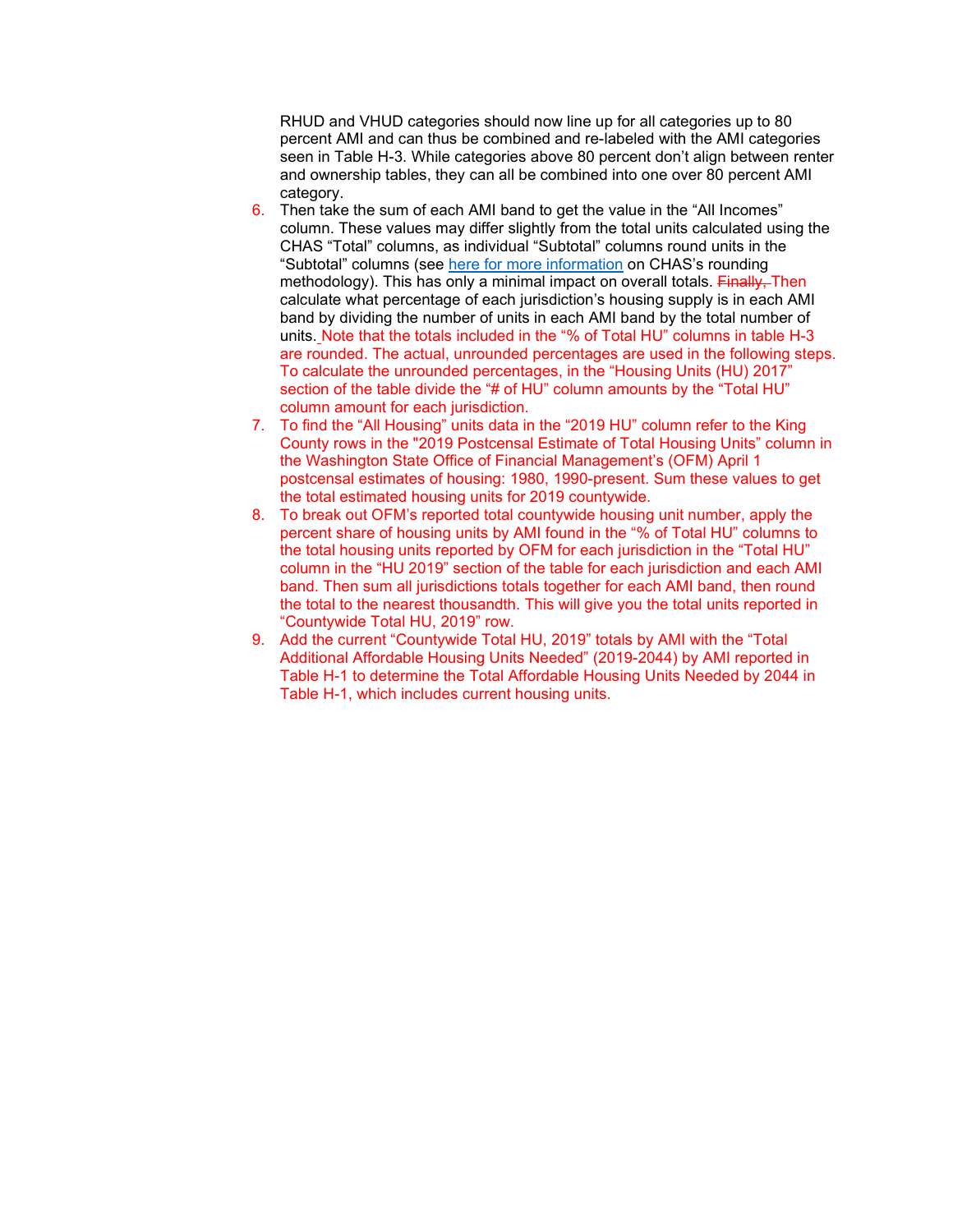言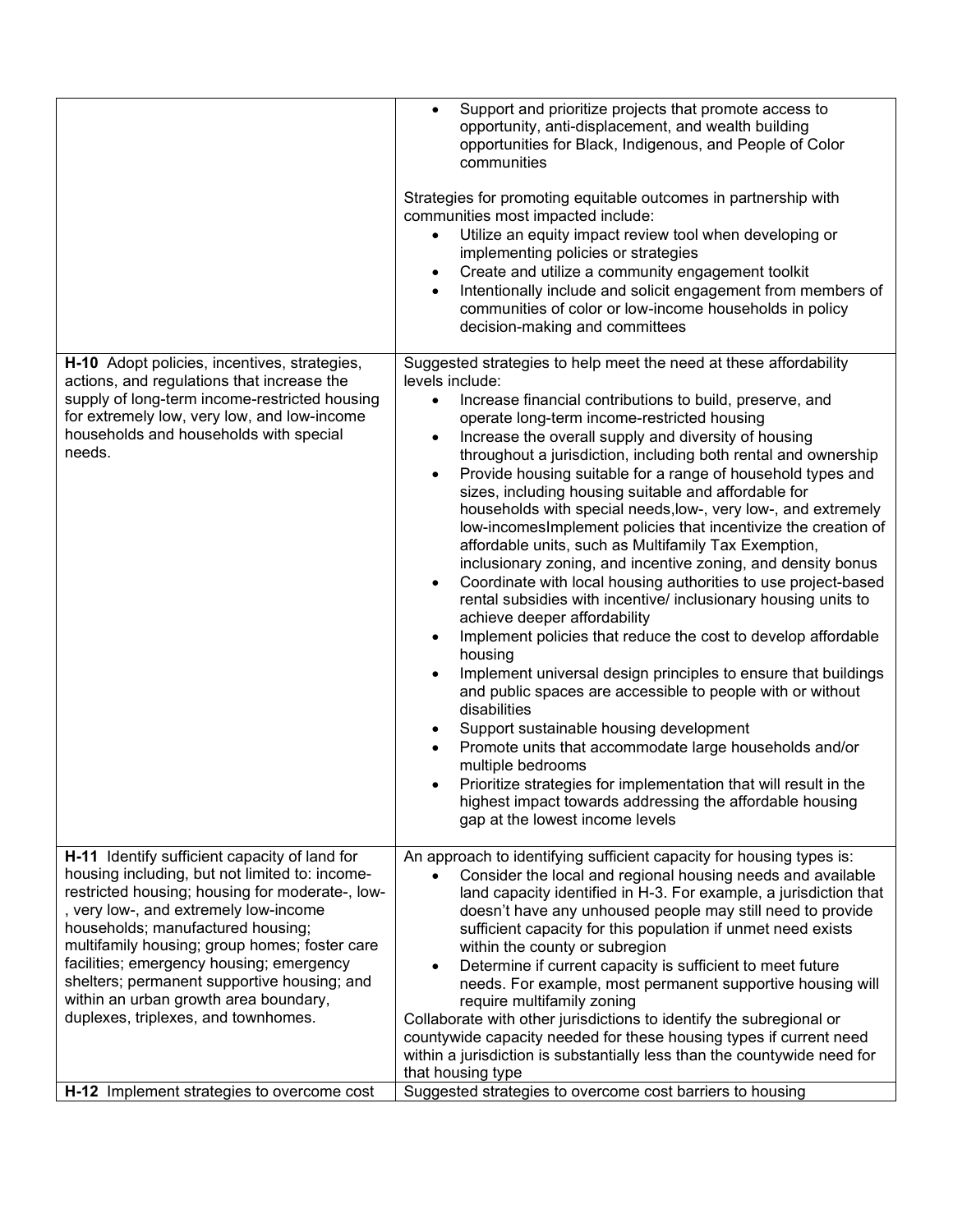| barriers to housing affordability. Strategies to<br>do this vary but can include updating<br>development standards and regulations,<br>shortening permit timelines, implementing<br>online permitting, optimizing residential<br>densities, reducing parking requirements, and<br>developing programs, policies, partnerships,<br>and incentives to decrease costs to build and<br>preserve affordable housing.                                                                                 | affordability to consider addressing include:<br>Reduce vehicular parking requirements<br>Reduce permitting timelines<br>$\bullet$<br>Increase the predictability of the permitting process<br>$\bullet$<br>Reduce sewer fees for affordable housing<br>$\bullet$<br>Reduce utility, impact and other fees for affordable housing<br>and Accessory Dwelling Units (ADUs)<br>Streamline permitting process for affordable housing<br>$\bullet$<br>development and ADUs<br>Update building codes to promote more housing growth and<br>$\bullet$<br>innovative, low-cost development<br>Explore incentives similar to the Multifamily Tax Exemption for<br>$\bullet$<br>the development of ADUs for low-income households<br>Maximize and expand use of the Multifamily Tax Exemption<br>$\bullet$<br>Offer suitable public land at reduced or no cost for affordable<br>housing development<br>Before implementing a policy, consider how it will impact the<br>cost to build affordable homes                                                                                                                                                                                                                                                                                      |
|-------------------------------------------------------------------------------------------------------------------------------------------------------------------------------------------------------------------------------------------------------------------------------------------------------------------------------------------------------------------------------------------------------------------------------------------------------------------------------------------------|------------------------------------------------------------------------------------------------------------------------------------------------------------------------------------------------------------------------------------------------------------------------------------------------------------------------------------------------------------------------------------------------------------------------------------------------------------------------------------------------------------------------------------------------------------------------------------------------------------------------------------------------------------------------------------------------------------------------------------------------------------------------------------------------------------------------------------------------------------------------------------------------------------------------------------------------------------------------------------------------------------------------------------------------------------------------------------------------------------------------------------------------------------------------------------------------------------------------------------------------------------------------------------|
| H-13 Prioritize the use of local and/ regional<br>resources (e.g. funding, surplus property) for<br>income-restricted housing, particularly for<br>extremely low income households, populations<br>with special needs, and others with<br>disproportionately greater housing needs.<br>Consider projects that promote access to<br>opportunity, anti-displacement, and wealth<br>building for Black, Indigenous, and People of<br>Color communities to support implementation<br>of policy H-9. | Suggested strategies to effectively prioritize the use of resources<br>include:<br>$\bullet$<br>Partner with communities most disproportionately impacted<br>by the housing crisis, including extremely low-income<br>households and Black, Indigenous, and People of Color<br>(BIPOC) communities to inform resource design and<br>allocation decisions. These decisions should prioritize<br>strategies that reduce and undo disproportionate harm to<br>these communities consistent, recognizing that specific needs<br>of these communities may vary based on location<br>Identify and prioritize underutilized publicly owned land and<br>$\bullet$<br>nonprofit/ faith communities for the creation of income-<br>restricted housing, both rental and homeownership<br>Prioritize sites near transit, quality schools, parks and other<br>$\bullet$<br>neighborhood amenities<br>Fund acquisition and development of prioritized sites<br>$\bullet$<br>Prioritize public funding resources in a manner consistent with<br>policy H-9<br>Consider the countywide median income levels of BIPOC<br>households when designing affordable homeownership<br>programs and set the affordability levels such that they are<br>accessible to the median BIPOC households considered |
| H-14 Increase housing choices for<br>everyone-particularly those earning lower<br>wages-that is co-located with, accessible to,<br>or within a reasonable commute to major<br>employment centers and affordable to all<br>income levels. Ensure there are zoning<br>ordinances and building policies in place that<br>allow and encourage housing production at<br>levels that improve jobs-housing balance<br>throughout the county across all income                                          | Strategies to increase housing choice near employment and<br>affordable to all include but are not limited to <sup>5</sup><br>Update zoning and land use regulations (including in single-<br>family low-rise zones) to increase density and diversify<br>housing choices, including but not limited to:<br>○ Accessory Dwelling Units (ADU) and Detached<br><b>Accessory Dwelling Units (DADUs)</b><br>O Duplex, Triplex, Four-plex<br>o Zero lot line townhomes, row houses, and stacked<br>flats                                                                                                                                                                                                                                                                                                                                                                                                                                                                                                                                                                                                                                                                                                                                                                                |

<span id="page-29-0"></span><sup>5</sup> PSRC's Housing Innovations Program (HIP) website provides a searchable database of dozens of suggested strategies. Please refer to their database for a more comprehensive list of strategies.